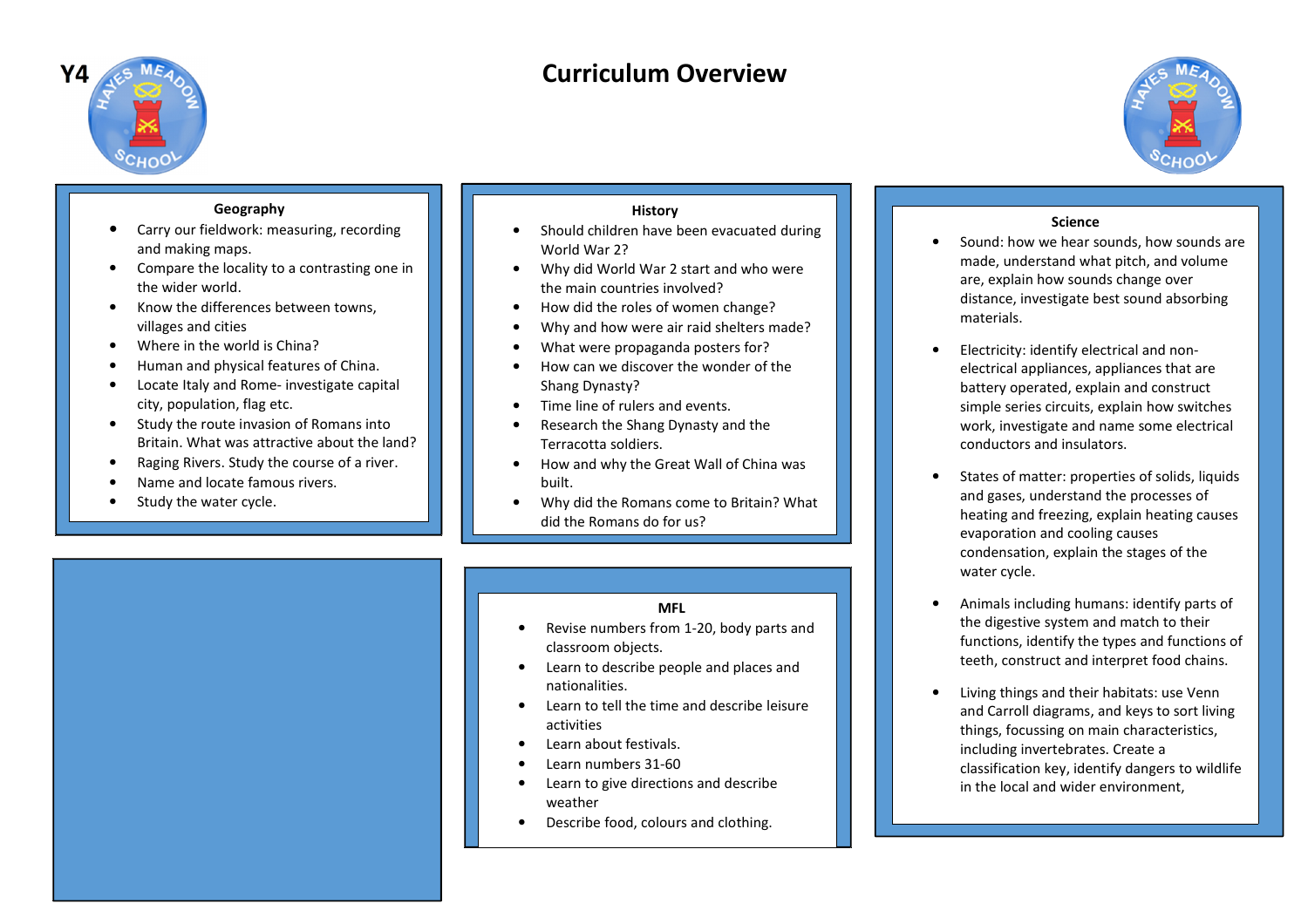#### **Music**

- Play simple tunes on the violin, both •individually and as part of an ensemble.
- $\bullet$  Sing a variety of songs showing increasing control and accurate pitch.
- •Begin to use standard notation.
- • Describe and identify different purposes of music.
- $\bullet$  Identify the character of a piece of music.
- • Explore and identify the style and works of famous composers – Beethoven. Mozart and Elgar.

Is about the

- environment.
- • Explore special ceremonies and landmarks in life
- **•** Identify features of acts of worship for •Christians, Jews, Muslims and Hindus.

## **Computing**

- Give an on screen robot specific directional •instructions.
- • Copy graphics from a range of sources and paste intodesktop publishing to design own presentations.
- •Use a spreadsheet, enter data to create a bar chart.
- •Understand how to use the internet safely.

#### **ART**

- Make recordings of initial ideas and work in progress in •sketch books.
- • Understand the term Surrealism and study the work of Joan Miro. Create their own work based on his designs.
- •Create WW2 propaganda posters using a variety of medium.
- • Design and create 3D dragons by combining materials and processes.
- •Make observational drawings of flowers and blossom.
- •Create Roman mosaics using ceramics.
- • Investigate how to show mood and feelings in our work using water colours. Explore different styles of artists such as Anne Dillon and Seurat, and discuss art from different periods of history.